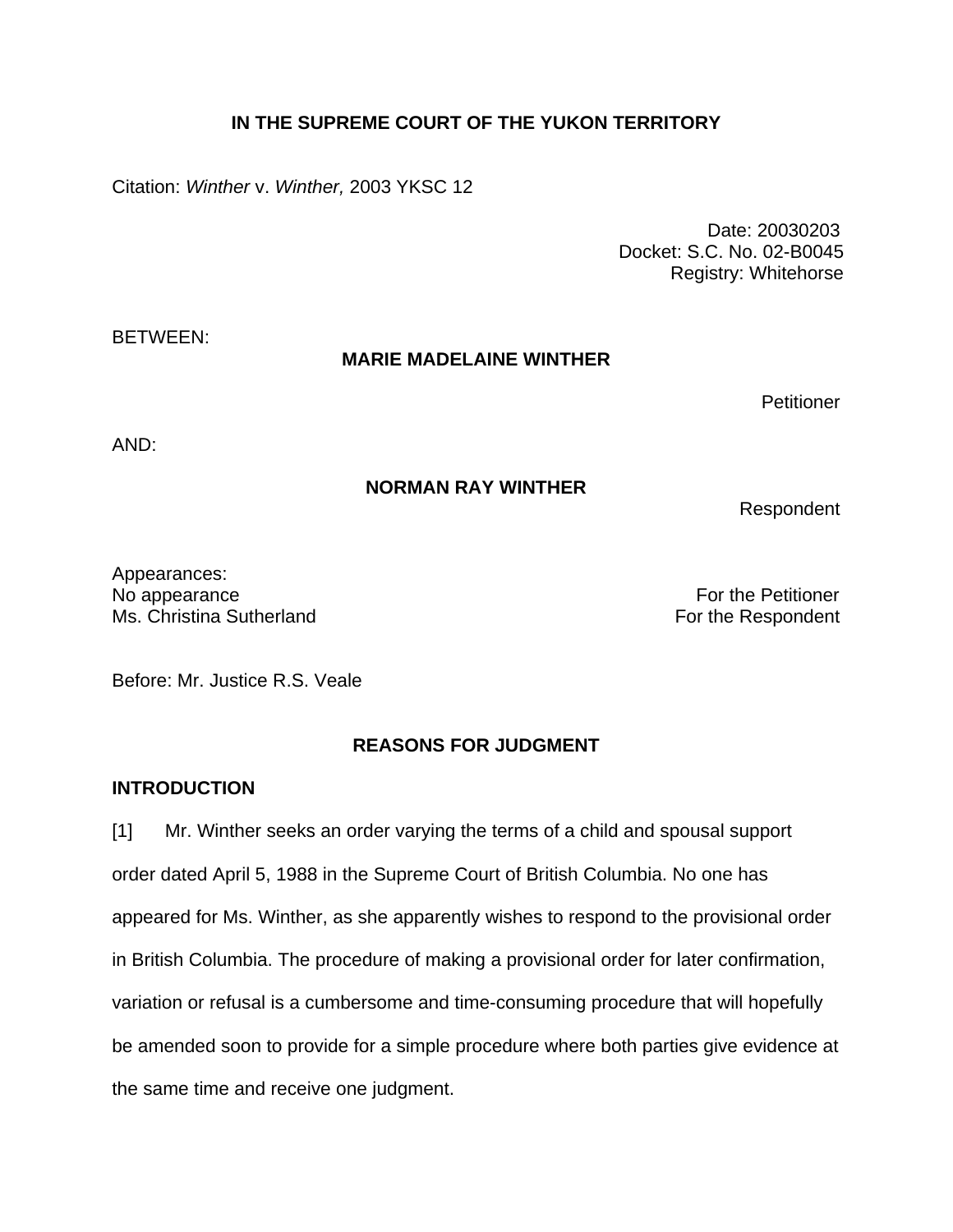## **ISSUES**

- [2] The following issues must be addressed:
	- **1. Is this an appropriate case for cancellation of the arrears owing by Mr. Winther to Mrs. Winther?**
	- **2. If not, what amount should be paid?**

# **FACTS**

- [3] The facts presented by Mr. Winther are as follows:
	- (a) The parties were married on October 8, 1977 at Winnipeg, Manitoba. Mrs. Winther is 49 years old and Mr. Winther is 51 years old.
	- (b) There are two children of the marriage, namely Tanya Marie Winther, born May 7, 1979 and Kristin Wayne Winther, born November 12, 1981.
	- (c) Tanya is now 23 years old and lives and works in Whitehorse, Yukon. Kristin is 20 years old and attends a school for culinary arts in Vancouver, British Columbia.
	- (d) The parties separated sometime in May, 1986. Mrs. Winther was granted interim custody of Tanya and Kristin with no access by the *ex parte* order of Judge Skipp dated February 2, 1987.
	- (e) A divorce was granted on April 5, 1988, with custody to Mrs. Winther and no access for Mr. Winther. Mr. Winther was ordered to pay child support in the amount of \$400.00 per month per child and spousal support in the amount of \$400.00 per month, all to commence on March 1, 1988.
	- (f) In a supporting affidavit of Mrs. Winther sworn March 14, 1988, she stated at paras. 12 and 13: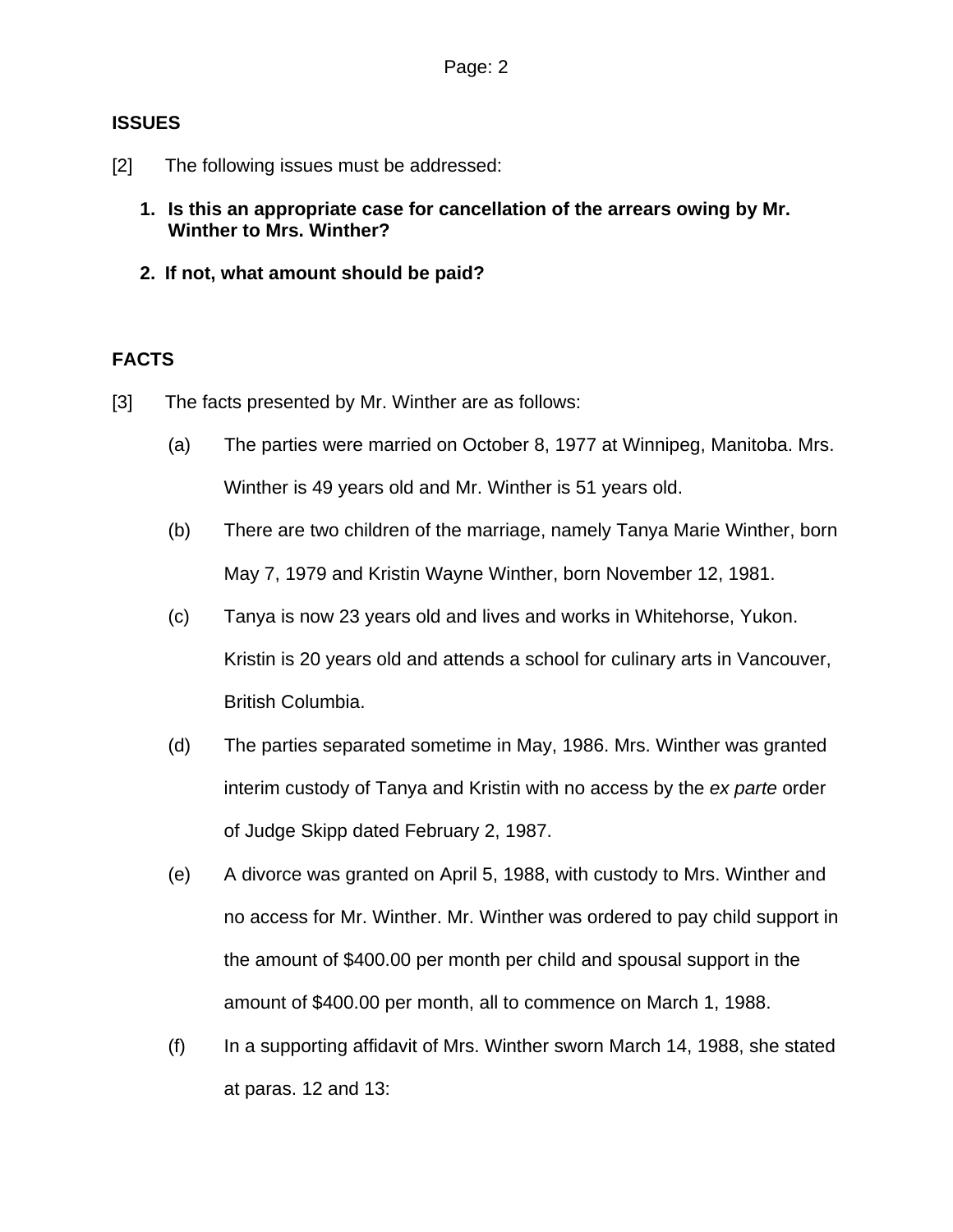- 12. The respondent has not seen the children since the separation of the parties in May 1986.
- 13. I am not willing for the respondent to have access to the children because he is an alcoholic, has a violent nature, and has physically abused the children, and for all the other reasons that I have set out in my affidvait [sic] which was previously filed on January  $27<sup>th</sup>$ , 1987.
- (g) I have not been provided with a copy of the January  $27<sup>th</sup>$ , 1987 affidavit of Mrs. Winther.
- (h) Mr. Winther denies that he was violent to the children or that he abused them. He does not deny that he is an alcoholic.
- (i) Mr. Winther says that he hired a Whitehorse lawyer to get access to his children, but he was not successful.
- (j) He has had no communication with the children for 16 years, except for some written communication with Tanya. He claims his letters were not given to Tanya.
- (k) He eventually made contact with the children in the summer of 1999 with the assistance of his brother-in-law.
- (l) He has had little contact with Mrs. Winther.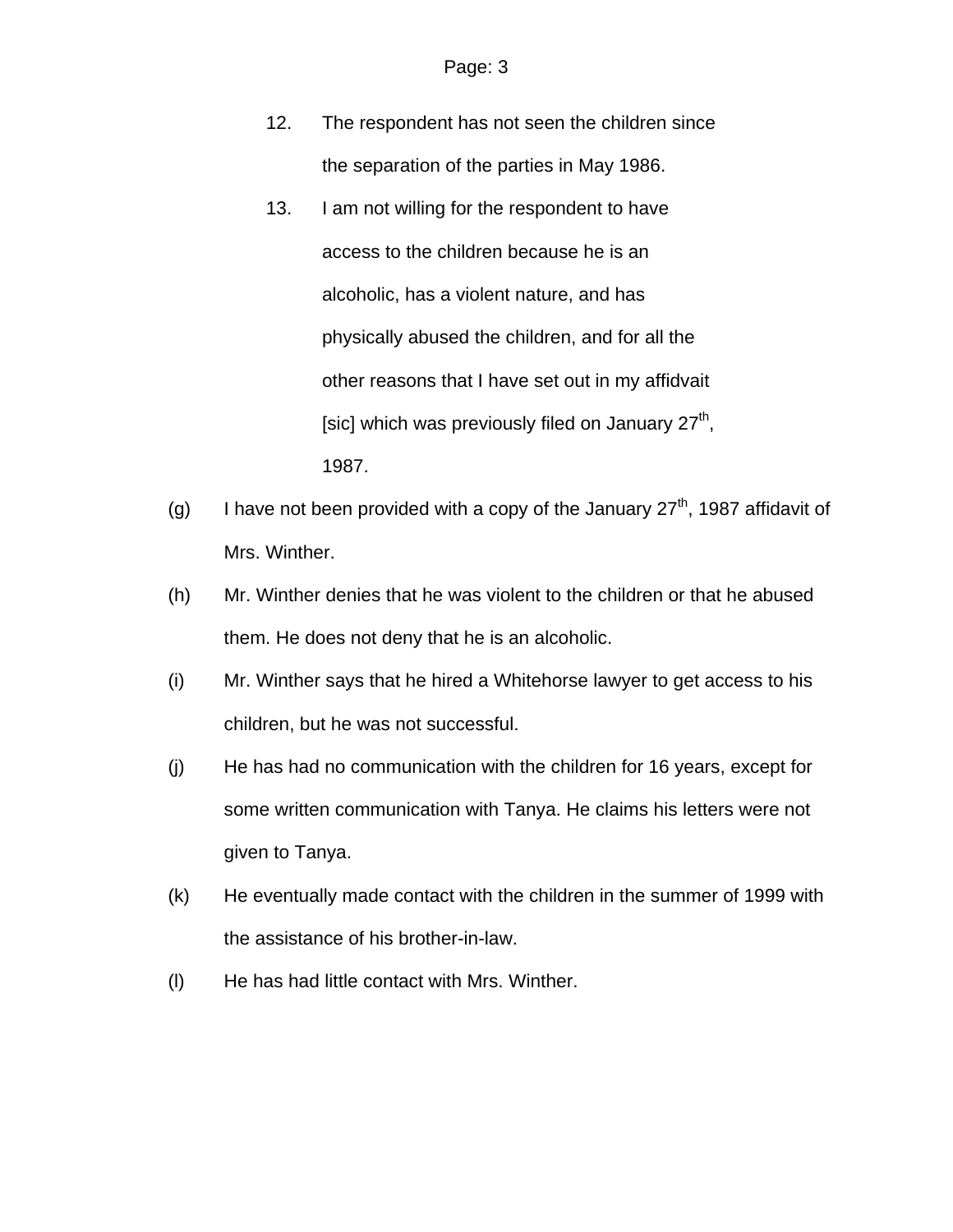- (m) On December 9, 2002, the arrears of support were \$186,526.12. Mr. Winther states that he never made any support payments because he was denied access to his children.
- (n) Mrs. Winther has been supported by social assistance.
- (o) Mr. Winther has attended at Territorial Court some 11 or 12 times as a result of his failure to pay support. He was put in jail in 1989 and 2001 for refusing to pay.
- (p) In his words, "My position for many years was that I would not pay any support until I could see the Children. I know that this was wrong, but I was mad at the world, and was very upset that I could not have any part in the Children growing up."
- (q) This application is part of his change in attitude. He has established a relationship with Tanya and she has encouraged him to deal with the arrears issue.
- (r) Since December 2001, he has made payments of at least \$200.00 a month, totaling \$2,900.00.
- (s) Mr. Winther has not filed income tax returns according to his counsel. He has no records to validate his claim that from 1988 to date, he has earned approximately \$20,000.00 to \$30,000.00 annually. In 1999, he earned \$49,880.00 on construction prior to breaking his back.
- (t) He has recently been employed with Jacobs Industries Ltd. and earned about \$20,000.00 in 2002.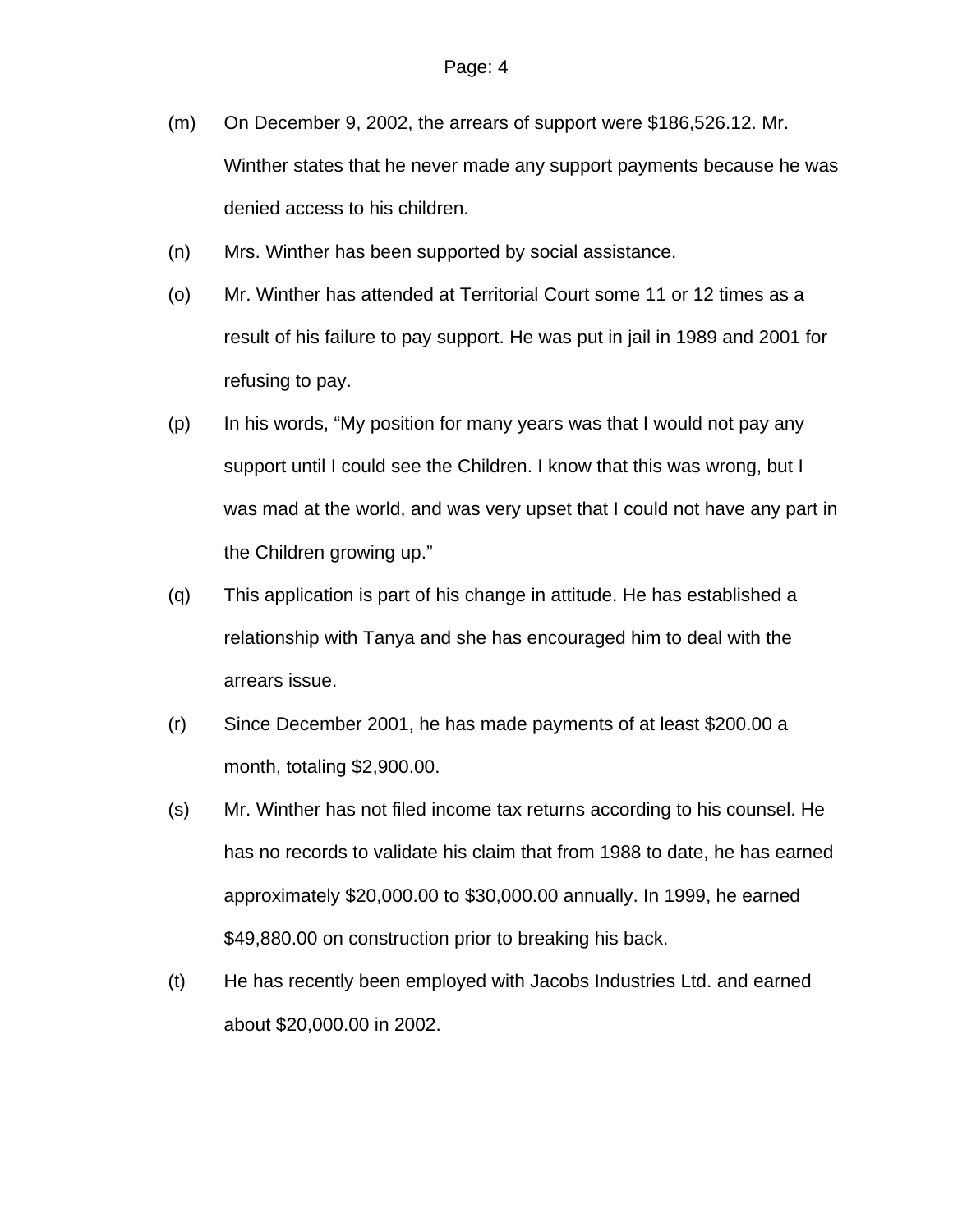- (u) He is presently employed as an actor for a French film company and expects to earn \$30,000.00 between September 2002 and May 2003.
- (v) He states that he has no property assets and it is my impression that there was no settlement of matrimonial property at the time of divorce. He then owned a property at Tagish Beach, a recreational subdivision within an hour's drive of Whitehorse.
- (w) Mr. Winther's counsel has filed a calculation of what Mr. Winther would have paid according to the child support guidelines on the income he claims to have earned. His guideline amount would be \$40,000.00.

### **ANALYSIS**

## **Issue 1: Is this an appropriate case for cancellation of the arrears owing by Mr. Winther to Mrs. Winther?**

[4] Counsel for Mr. Winther submitted that the principle in *Jones* v. *Anhorn* (2000), 6.R.F.L.  $(5^{th})$  258, should be applied. In that case, the mother and child left home and the father was only aware of their whereabouts for short periods. The mother alleged that the father was drinking and misconducting himself during access. However, the court refused to deny access and granted specified access. The mother simply left in 1980 because of threats made by the father. There was brief contact in 1985 but the father showed up in a drunken condition for access.

[5] The father was reunited with his daughter in 1993 and had some access and made payments. The daughter then moved in with her father in 1996 and the mother was ordered to pay \$100.00 per month for support of the child.

[6] The issue in the case was what should be done about the arrears between 1980 and 1993. The trial judge refused to cancel the arrears but the British Columbia Court of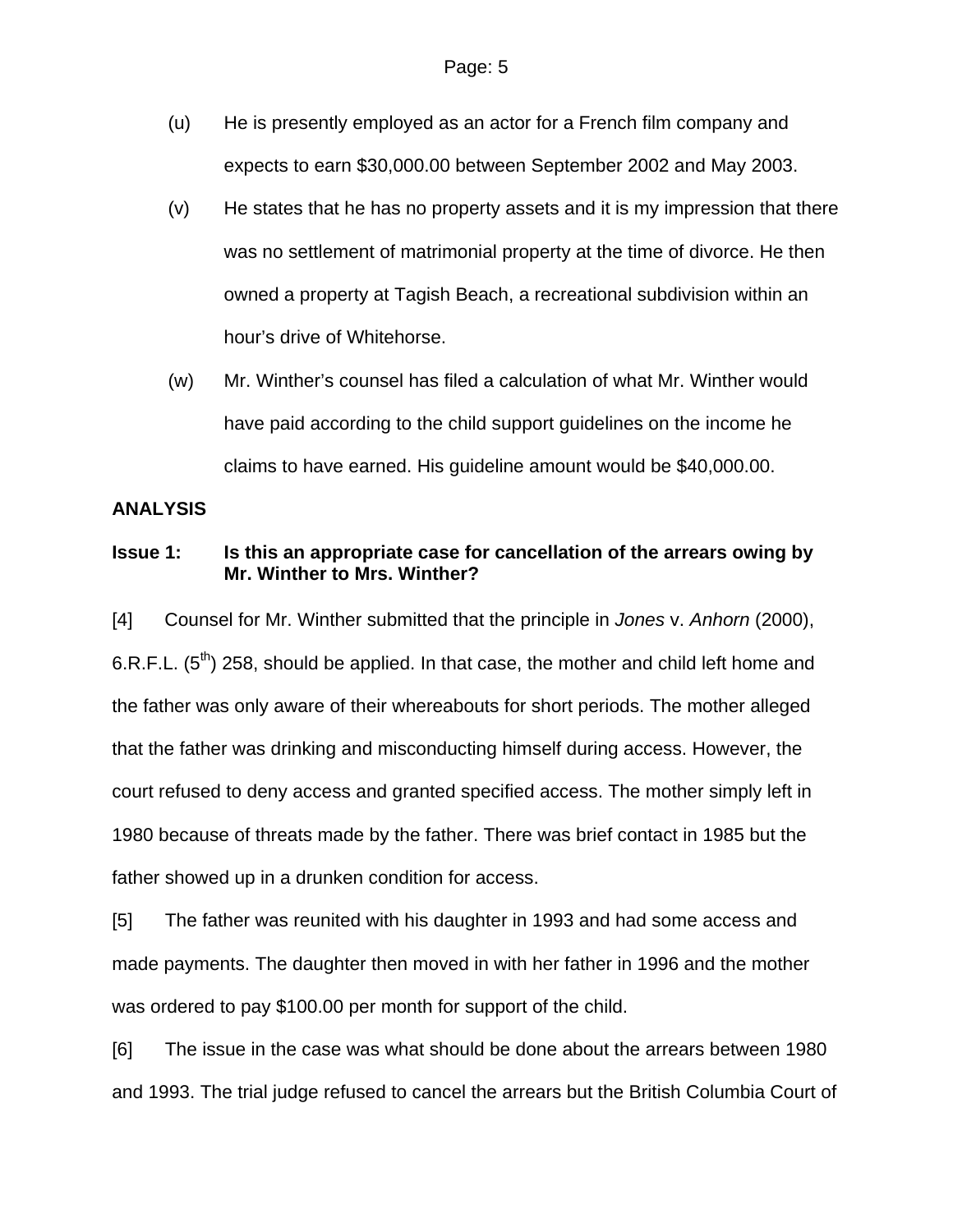#### Page: 6

Appeal decided "it would be grossly unfair in such situations to enforce arrears of maintenance that have accumulated over the years when it became impossible for the payor to ascertain the whereabouts of the mother and the infant for whose benefit the order was originally made." All but \$2,400.00 was cancelled.

[7] I am of the view that *Jones* v. *Anhorn, supra,* is quite distinguishable from the facts of this case. Firstly, there was a no access order made in this case and Mr. Winther was unsuccessful in changing it. Secondly, Mr. Winther simply refused to pay since he was very angry about the court decision to deny him access. I am not about to review the merits of a decision made in 1988. I conclude that there should be no cancellation of all the arrears.

#### **Issue 2: If not, what amount should be paid?**

[8] On the one hand, I have very little sympathy for Mr. Winther. He simply ignored court orders to pay support when he was earning income and left it to the state to support his wife and children on social assistance.

[9] On the other hand, I am impressed that Mr. Winther is making an honest attempt to come clean and stabilize his life. He has re-established a relationship with his daughters and wants to rectify his angry past. That is laudable.

[10] Further, if his recall of his earnings is accurate, he never made enough income to pay support of \$1,200.00 per month.

[11] However, the difficulty for me is that I have had no input from Mrs. Winther to determine whether Mr. Winther's evidence should be accepted. Given the unsatisfactory nature of provisional orders, I have no alternative but to accept his evidence to the extent I find it credible on his affidavit.